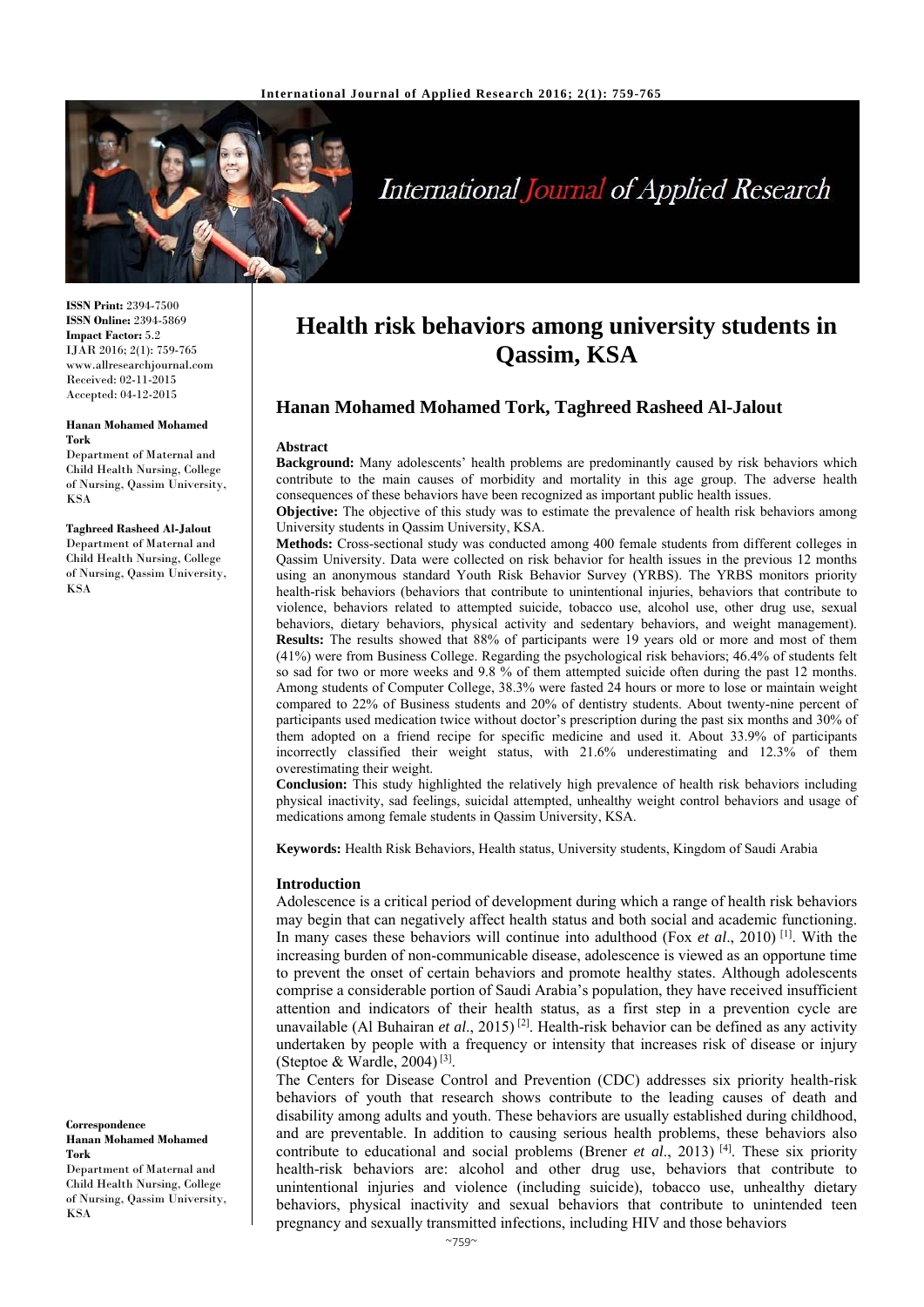Contributing to unintentional injuries and violence (Centers for Disease Control and Prevention, 2013a) [5]. Early identification of health risk behavior is increasingly relevant to health educators because chronic, multi etiologic diseases such as cardiovascular disease, cancer, diabetes, and obesity represent some of the leading causes of death and disability in the United States (Centers for Disease Control and Prevention, 2013b) [6].

Adolescence a time of opportunity that many physical, cognitive, emotional, and social developmental changes occur during this period and experimentation and risk behaviors may begin (Albuhairan *et al*., 2012) [7]. The conservative communities of gulf populations only recently gave the chance for statistical studies on health behavior, effect of modern life style and invasion of foreign life style. The most important factors associated with this risk were found to be environmental, as well as individual's lifestyle that has been noted to play a major role in the onset and progression of these risks (Al –Nabulssy *et al*., 2009) [8]. Globally there are 1.2 billion adolescents, one fifth of world population. Due to present demographic trends their number is increasing. The Kingdom of Saudi Arabia (KSA) has a population exceeding 27 million, and 25% of its population is adolescents and young adult aged 10-24 years (US Census Bureau, 2014)<sup>[9]</sup>. Literature addressing the health needs and risks of adolescents in KSA are lacking, with none representative of national needs. National indicators of adolescent health those are necessary for guiding policy and decision makers in establishing the required services (Albuhairan *et al*., 2015) [2]. Risk behavior categories among youth and young adults includes; drugs and alcohol abuse, unhealthy dietary behaviors, risky sexual behaviors, unhealthy weight control, inadequate physical activity and suicidal attempt, such behaviors which contribute to the leading causes of morbidity and mortality among youth and adults are often established during childhood, adolescence, and extend into adulthood (Eaton *et al*., 2012) [10].

One of the most frequent risky adolescent behaviors involves substance use. Adolescents often experiment with smoking cigarettes, drinking alcohol, and using illegal drugs. For example, Eaton *et al.*, <sup>[11]</sup> have indicated that although only 54.3% of teenagers have tried cigarettes, 23.0% of teenagers continue to smoke cigarettes on a regular basis.

An unhealthy diet is one of the major risk factors for a range of chronic diseases, including cardiovascular diseases, cancer, diabetes and other conditions linked to obesity. Based on that, improving dietary habits is a societal, not just an individual problem. Therefore it demands a populationbased, multi-sectoral, multi-disciplinary, and culturally relevant approach (WHO, 2013a)  $[12]$ . The purpose of the present study is to estimate the prevalence of health risk behaviors among female University students in Qassim University, KSA.

# **Significance of the study**

Priority health-risk behaviors, which are behaviors that contribute to the leading causes of morbidity and mortality among youth and adults, often are established during childhood and adolescence, extend into adulthood and are interrelated and preventable. Although adolescents constitute a significant portion of Saudi Arabia's population, little is known about their health status. This nationally representative study has identified the high prevalence of health risk behaviors which will serve as adolescent health indicators.

# **Study Methodology Study design**

A cross-sectional study was conducted in order to explore current health-risk behaviors among female students in Qassim University. The proposal was reviewed and approved by the research Center of college of Nursing, Qassim University.

# **Participants and setting**

The study was conducted in female section of Qassim University, KSA. The participants were 400 female University students, their age ranged between 19 to 22 years. The sample was calculated statistically based on the total number of University students. All University colleges were represented according to the number of students in each college.

The data were collected during the second semester of the academic year 2013/2014. The study protocol and procedure were approved by the Research Center of the College of Nursing, Qassim University. In addition, students' oral approval was obtained during conducting the data collection. Youth Risk Behavior Survey (YRBS) was utilized as a uniform questionnaire for the present study which distributed to students of seven colleges in addition to the preparatory year. The study sample represented these colleges as the following:18% of the students of Preparatory year, 23% of college of Nursing, 8% of College of Medicine, 20% of college of Pharmacology, 19% of College of Applied Medical Sciences, 10% of college of Dentistry, 9% of college of business and 12% of students of college of computer.

# **Research Instrument**

Youth Risk Behavior Survey (YRBS) was utilized in the present study. The YRBS was developed by The Centers for Disease Control and Prevention (CDC) in 1990 to monitor priority health risk behaviors that contribute markedly to the leading causes of death, disability, and social problems among youth and adults in the United States. The YRBS monitors priority health-risk behaviors as behaviors that contribute to unintentional injuries, behaviors that contribute to violence, behaviors related to attempted suicide, tobacco use, alcohol use, other drug use, sexual behaviors, dietary behaviors, physical activity and sedentary behaviors, and weight management (Eaton *et al*, 2012)<sup>[10]</sup>. Some of these items as those related to sexual behaviors, tobacco and Alcohol use were excluded due to cultural sensitivity in KSA. The present study examined 5 domains of risk behaviors including: drug abuse, unhealthy dietary behaviors, unhealthy weight control, inadequate physical activity and behaviors related to attempted suicide, such behaviors that contribute to the leading causes of morbidity and mortality among adolescents and young adults. The first section of the YRBS dealt with the socio-demographic data of students; including questions related to age, family income, educational level (Preparatory/ University), mother's and father's education. The second section consisted of 38 items categorized under these previously mentioned domains. The physical activity part was measures the frequency and intensity of light to moderate physical activities during a typical usual week and it including household and sporting activities. Regarding the drug use, the survey included questions addressing participants' knowledge on dosage, duration and frequency of analgesic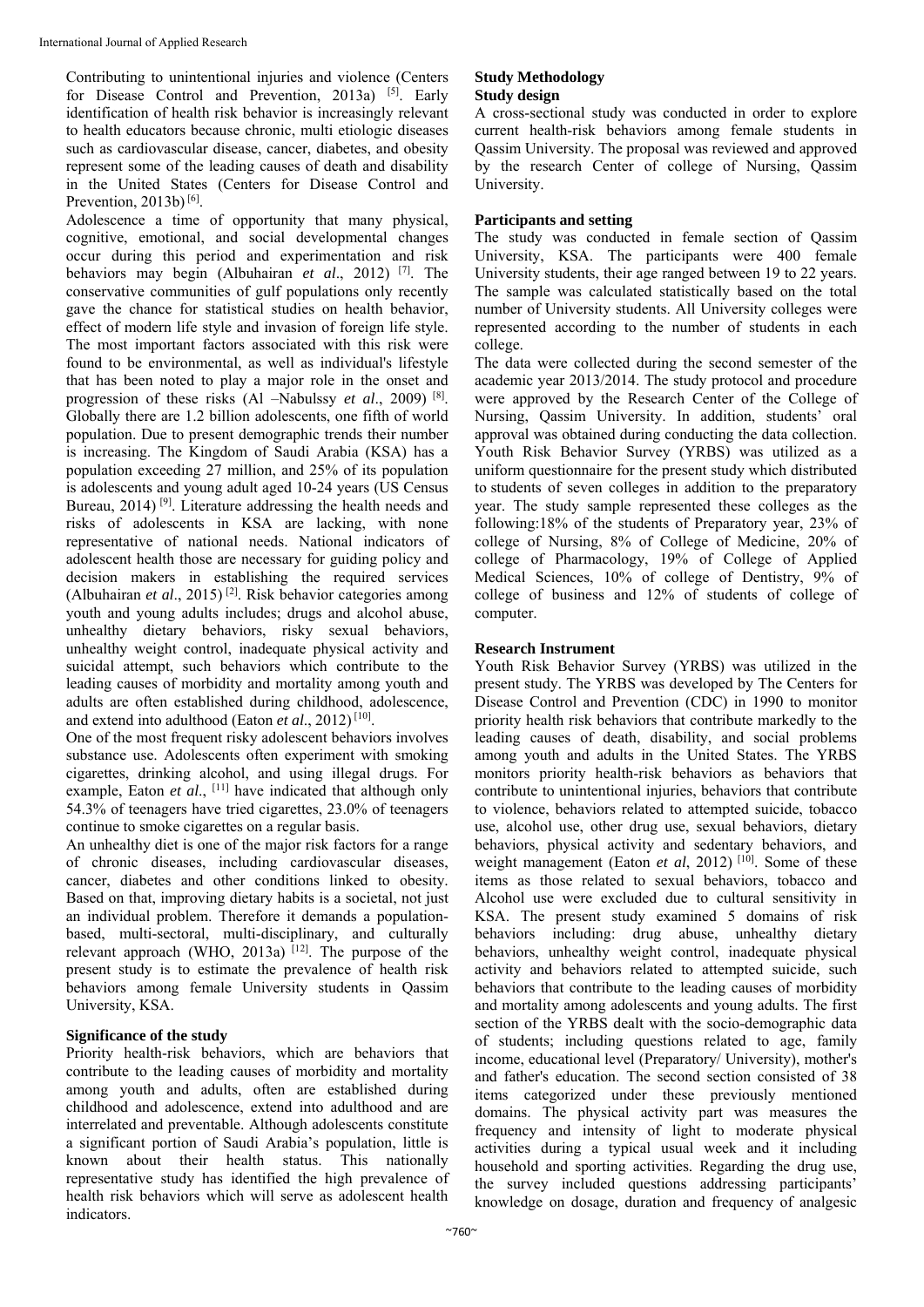use. Respondents who took analgesics were asked whether the analgesic was prescribed by their physician, pharmacist or clinical health unit. Multiple choice questions in which it is possible to choose more than one answer as well as closed questions which needing "Yes or No" were asked. Those who refused to answer a question were not included in the analysis.

#### **Anthropometric measurements**

After the students completed the survey, the researchers calculated the Body Mass Index (BMI) based on measuring the weight and height for each participant. Measurements were performed in the morning by trained researchers using standardized procedures. Body weight was measured to the nearest 100 g, with minimal clothing and without shoes, using a calibrated portable scale. Height was measured to the nearest cm with the subject in the full standing position without shoes using calibrated portable measuring rod. Body mass index (BMI) was calculated as body weight in kg divided by height squared in meters. The BMI reference values were used World Health Organization classification to define, overweight and obesity (<18.5 kg/m2 underweight, 18.5-24.9 kg/m2normal weight,25-29.9 kg/m2 overweight, 30-39.9kg/m2obeseand >40extra obese)(WHO.2013b)<sup>[13]</sup>.

### **Data collection procedure**

Participation in the study was voluntary and students were assured regarding the confidentiality of their data. Questionnaire was self-completed and before answering the questions, the researchers explained the purpose of the study and the procedure of data collection. Questionnaires were distributed by researchers in the absence of class teachers and each questionnaire took about 5-10 minutes to complete. Regarding the anthropometric characteristics (weight, height and BMI), it measured by trained professionals and all anthropometric measures were taken in the morning, using a calibrated portable scale. As regards to statistical analyses, only those students with complete responses to questionnaire items were included and to ensure data quality, the researchers screened all returned questionnaires before starting data entry procedure.

#### **Results**

Descriptive statistics of the sample are presented in table 1; the participants distributed from different University Colleges and most of them (41%) were from Business College. Most of the sample (88%) was 19 years old and more. Seventy-four percent of participants were from under graduates and the rest were from the preparatory year (the year before the stage of the under graduates). Thirty-two percent of mothers and forty-eight percent of fathers had at least college education, with a greater proportion of fathers compared to mothers having a college education or more.

The majority of the sample reported perceiving their weight as "Around the ideal weight", with 16% of students reporting themselves to be 'very overweight', while the majority of the sample (54.5%) classified in accordance with World Health Organization (2013b)  $[13]$  weight classification guidelines as "normal weight". Only 5% of participants perceiving their weight as "Obese" however 10.8% were actually obese and extra obese. About 33.9% of participants incorrectly classified their weight status, with 21.6% of participants underestimating and 12.3% of participants overestimating their weight (table 2).

Regarding the psychological risk behaviors, almost 46.4% of students, as shown in figure 1, felt so sad for two or more weeks in a row during the past 12 months that they stopped doing some usual activities. The same figure illustrated that 57.3% of participants felt bored of everything and 9.8 % of them attempted suicide often during the past 12 months.

Regarding weight control behavior, figure (2) showed a relatively high percentage (38.3%) of Computer students fasted 24 hours or more to lose or maintain weight compared to 22% of Business students and 20% of dentistry students. The same figure illustrated that 11.1% of nursing students took diet pills to lose or maintain weight followed by 10.6% of Computer College' participants. The higher percentages (21.3 %) of students that vomited or took laxatives to lose weight were among the Computer students followed by Business students (17.7%). Health risk behaviors are shown in Table 3; among University students the prevalence of certain risk behaviors is particularly high; however 29.3% of participants used medication twice without doctor's prescription during the past six months and 30% of them adopted on a friend recipe for specific medicine and used it. Regarding unhealthy dietary behaviors; the percentage of students who did not ate fruit or drank 100% fruit juices during the seven days before the survey was 25% and 39% did not drink milk. In addition, 43.8% of participated students ate in fast-food restaurants once per week and drank energy drinks during the seven days before the survey. The same table reported the health risk behaviors related to physical inactivity where 45.9% did not participated in at least 60 minutes of physical activity on any day and 32.8% did not practicing walk.

| Table 1: Personal data of the participants |  |  |  |  |
|--------------------------------------------|--|--|--|--|
|--------------------------------------------|--|--|--|--|

| <b>Variable</b>            | Frequency (n=400) | Percentage       |  |
|----------------------------|-------------------|------------------|--|
| College                    |                   |                  |  |
| Preparatory year           | 75                | 18.8             |  |
| Nursing                    | 18                | 4.5              |  |
| Medicine                   | $\overline{25}$   | 6.3              |  |
| AMS                        | 22                | $\overline{5.5}$ |  |
| Computer                   | 47                | 11.8             |  |
| <b>Business</b>            | 164               | 41.0             |  |
| Pharmacy                   | 34                | 8.5              |  |
| Dentistry                  | $\overline{15}$   | $\overline{3.8}$ |  |
| Age                        |                   |                  |  |
| $<$ 19 yrs                 | 48                | 12.0             |  |
| 19 <sub>yrs</sub>          | 133               | 33.2             |  |
| $>19$ yrs                  | 219               | 54.8             |  |
| Income in SR               |                   |                  |  |
| < 5,000                    | 28                | 7.0              |  |
| 5,000-10.000               | 164               | 41.0             |  |
| >10,000                    | 208               | 52.0             |  |
| <b>Educational level</b>   |                   |                  |  |
| Preparatory year           | 104               | 26.0             |  |
| Under graduate             | 296               | 74.0             |  |
| Mother education           |                   |                  |  |
| Illiterate                 | 33                | 8.3              |  |
| Elementary                 | 82                | 20.2             |  |
| Middle school              | 71                | 17.8             |  |
| Secondary school           | 85                | 21.3             |  |
| University & post graduate | 129               | 32.3             |  |
| Father education           |                   |                  |  |
| Illiterate                 | $\overline{21}$   | 5.3              |  |
| Elementary                 | 43                | 10.8             |  |
| Middle school              | $\overline{56}$   | 14.0             |  |
| Secondary school           | 86                | 21.5             |  |
| University & post graduate | 194               | 48.5             |  |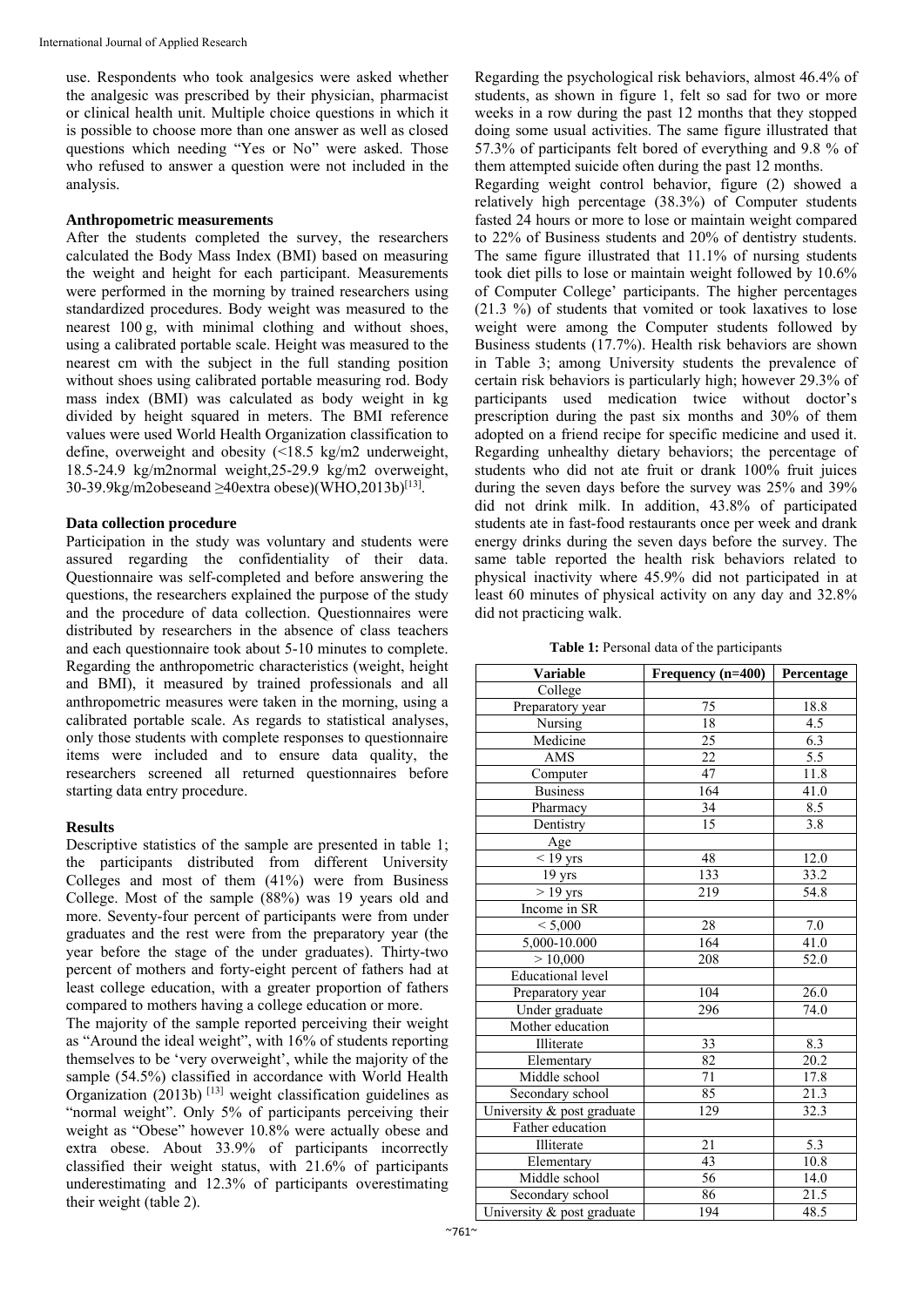



Figure 2: Prevalence of unhealthy weight control risk behaviors in percentage



■ Fasting 24 or More Hours

 $\blacksquare$  <br> Diet Pill Use  $\blacksquare$  Vomiting or Laxative Use

**Table 2:** Comparison of self-evaluation of weight status with classification of BMI by WHO standards (N=400)

|                               | Self-evaluation of weight status |                             |                         |            |                  | <b>Total</b>                |
|-------------------------------|----------------------------------|-----------------------------|-------------------------|------------|------------------|-----------------------------|
| <b>Body Mass Index (BMI)*</b> | Very underweight                 | Underweight                 | Around the ideal weight | Overweight | <b>Obese</b>     | $n\left(\frac{0}{0}\right)$ |
|                               | $n$ (%)                          | $n\left(\frac{0}{0}\right)$ | $\mathbf{n}(\%)$        | $n$ (%)    | $\mathbf{n}(\%)$ |                             |
| Underweight                   | 14(3.5)                          | 33(8.3)                     | 13(3.3)                 | 1(0.3)     | 1(0.3)           | 62(15.5)                    |
| Normal weight                 | 4(1)                             | 29(7.3)                     | 157 (39.3)              | 27(6.8)    | 1(0.3)           | 218(54.5)                   |
| Overweight                    | 0(0)                             | 0(0)                        | 25(6.3)                 | 49(12.3)   | 3(0.8)           | 77(19.3)                    |
| Obese                         | 0(0)                             | 2(0.5)                      | 4(1)                    | 20(5)      | 13(3.3)          | 39(9.8)                     |
| Extra obese                   | 0(0)                             | 0(0)                        | 0(0)                    | 2(0.5)     | 2(0.5)           | 4(1)                        |
| Total                         | 18(4.5)                          | 64 (16)                     | 199 (49.8)              | 99(24.8)   | 20(5)            | 400(100)                    |

\*<18.5 (Underweight), 18.5-24.9 (normal weight), 25-29.9 (overweight), 30-39.9 (obese) & 40+ (extra obese).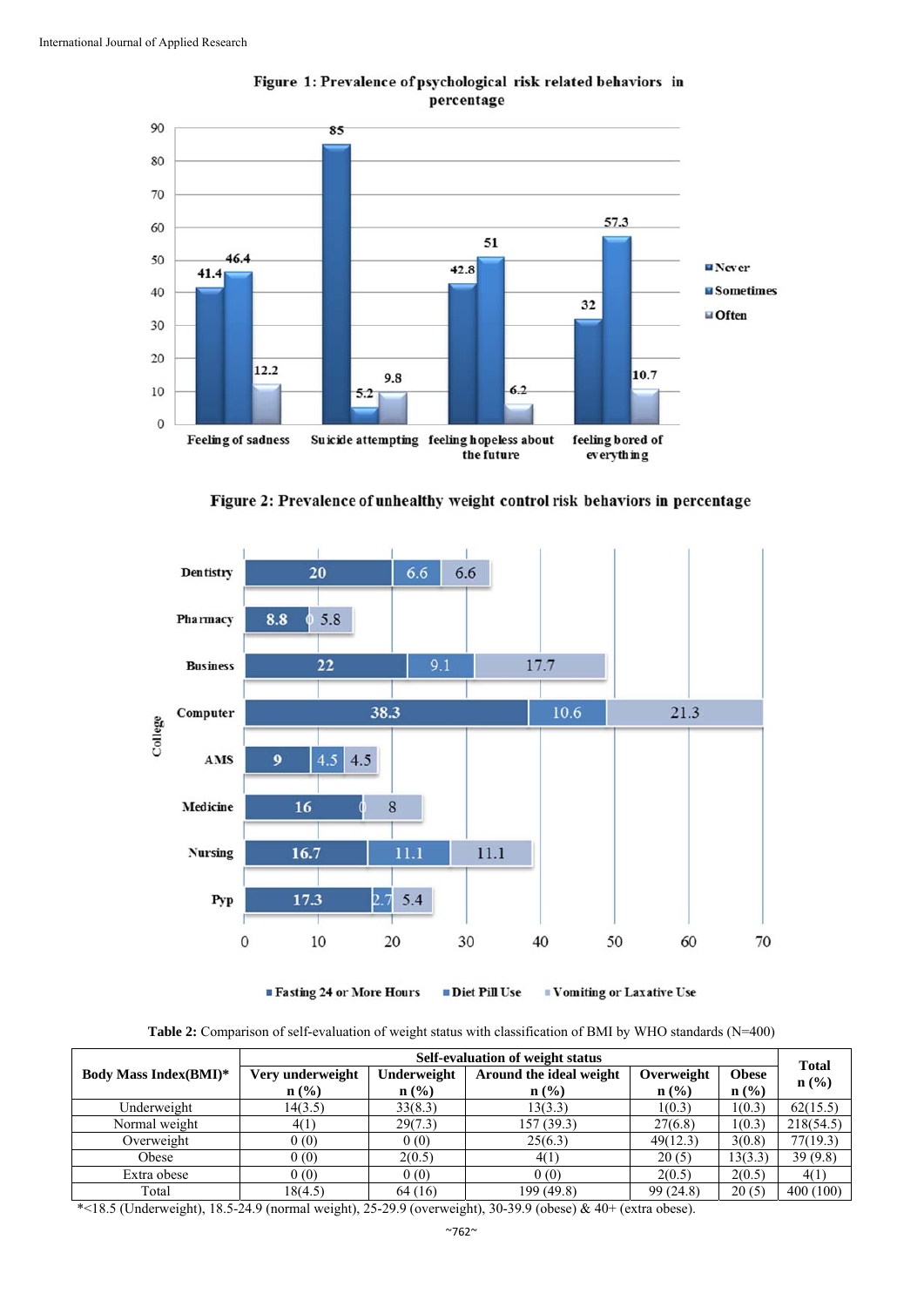| <b>Health Risk Behaviors</b>                                                                             | $Frequency(n=400)$ | Percentage        |
|----------------------------------------------------------------------------------------------------------|--------------------|-------------------|
| <b>Usage of Medications</b>                                                                              |                    |                   |
| Ever use medication without a doctor's prescription (during the past 6 months)                           | 221                | 55.4              |
| Use medication twice without a doctor's prescription (during the past 6 months)                          | 117                | $29.\overline{3}$ |
| Use medication three to four times without a doctor's prescription (during the past 6 months)            | 35                 | 8.8               |
| Use medication more than five times without a doctor's prescription (during the past 6 months)           | $\overline{26}$    | 6.5               |
| Adopted on a friend recipe for specific medicine and used it (yes)                                       | 120                | 30.0              |
| <b>Unhealthy dietary behaviors</b>                                                                       |                    |                   |
| Did not eat fruit or drink 100% fruit juices*                                                            | 100                | 25.0              |
| Ate fruit or drank 100% fruit juices one time per day*                                                   | 112                | 28.0              |
| Ate fruit or drank 100% fruit juices two times per day*                                                  | 146                | 36.5              |
| Ate fruit or drank 100% fruit juices three times per day*                                                | 42                 | 10.5              |
| Did not drink milk                                                                                       | 156                | 39.0              |
| Drank one to three glasses of milk per day*                                                              | 153                | 38.3              |
| Drank more than three glasses of milk per day*                                                           | 91                 | 22.8              |
| Did not eat vegetables (green salad, potatoes [excluding French fries, fried potatoes, or potato chips], | 98                 |                   |
| carrots, or other vegetables)                                                                            |                    | 24.5              |
| Ate vegetables one to three times per week*                                                              | 204                | 51.0              |
| Ate vegetables four to six times per week*                                                               | 98                 | 24.6              |
| Did not eat in fast-food restaurants (e.g. McDonald's)                                                   | $\overline{57}$    | 14.3              |
| Ate in fast-food restaurants once per week*                                                              | 175                | 43.8              |
| Atein fast-food restaurants twice per week*                                                              | 99                 | 24.8              |
| Atein fast-food restaurants three to fourtimes per week*                                                 | 46                 | 11.5              |
| Atein fast-food restaurants three to fourtimes per week*                                                 | $\overline{23}$    | 5.8               |
| Drank energy drinks*                                                                                     | 40                 | 10.0              |
| <b>Physical inactivity</b>                                                                               |                    |                   |
| Did not participate in at least 60 minutes of physical activity on any day                               | 183                | 45.9              |
| Physically active at least 60 minutes once per week                                                      | 90                 | 22.6              |
| Physically active at least 60 minutes twice per week                                                     | 47                 | 11.8              |
| Physically active at least 60 minutes 3 to 4 times per week                                              | 56                 | $\overline{14.0}$ |
| Physically active at least 60 minutes more than four times per week                                      | $\overline{23}$    | 5.8               |
| Did not participate in hard household work                                                               | 130                | 32.5              |
| participated in hard household work once per week                                                        | 91                 | 22.8              |
| participated in hard household work twice per week                                                       | 72                 | 18.0              |
| participated in hard household work three to four times per week                                         | $\overline{66}$    | 16.5              |
| participated in hard household work more than four times per week                                        | $\overline{41}$    | 10.3              |
| Did not practicing walk*                                                                                 | $\overline{131}$   | 32.8              |
| Practicing walk once per week                                                                            | 87                 | 21.8              |
| Practicing walk twice per week                                                                           | 58                 | 14.5              |
| Practicing walk three to four times per week                                                             | 76                 | 19.0              |
| Practicing walk more than four times per week                                                            | 48                 | 12.0              |

### **Table 3:** Prevalence of Health Risk Behaviors among university students

#### **Discussion**

The present study is one of the few studies that assessing the health risk behaviors among university students in Arab countries. The findings of this research indicate that health risk behaviors are prevalent among female students of Qassim University.

Suicide is one of the major manners of death worldwide and an important public health problem (Cash & Bridge, 2009) [14]. Our findings demonstrated that 9.8 % of students attempted suicide often during the past 12 months and 46.4% of them, as shown in figure 1, felt so sad for two or more weeks in a row during the past 12 months that they stopped doing some usual activities. In addition,57.3% of participants felt bored of everything; these results corresponds with the results of the recent national study of Almansori *et*   $al$ <sub>,</sub> $(2015)^{[15]}$ , who analyze the characteristics of 86 patients with paracetamol overdose King Fahad hospital in Dammam region and revealed that 80% were attempts suicide and 70% of those patients were young females.

Results regarding nutrition were not different from those reported by previous studies (Yahia *et al*., 2008; Salameh *et al.*, 2014) <sup>[16,17]</sup>that indicated low consumption of fruits and vegetables, where quarter of the sample did not eat fruit or drink 100% fruit juices (table 3). According to Gonsalves *et al*. (2014) [18], unhealthy weight control behaviors may be precursor to eating disorders; therefore it is important to identify these actions. Similar to previous study (Farrow & Fox,  $2011$ <sup>[19]</sup>, this study showed a relatively high percentage of participants used unhealthy weight control behaviors like fasting for 24 hours or more, taking laxatives and diuretics or pills. For physical activity, slightly less than half of our sample reported that they did not participate in physical activity on any day and they engaged in sedentary behaviors. This result is in accordance with the results of Musharrafieh *et al*. (2008) [20].

The prevalence of physical inactivity in the Kingdom of Saudi Arabia (KSA) has been escalating to levels that are threatening the public health of the entire KSA population, especially the female population (Khalaf, 2014)  $[21]$ . The physical inactivity prevalence (46.2%) found in AboZaid & Farahat (2010)  $[2^{2}]$  and (40.6%) found in Al-Hazzaa (2004) [23] studies appear not far different from what we have reported (45.9%) in current study. These findings support the previous studies on the prevalence of physical inactivity which confirmed that a sedentary life style among Saudi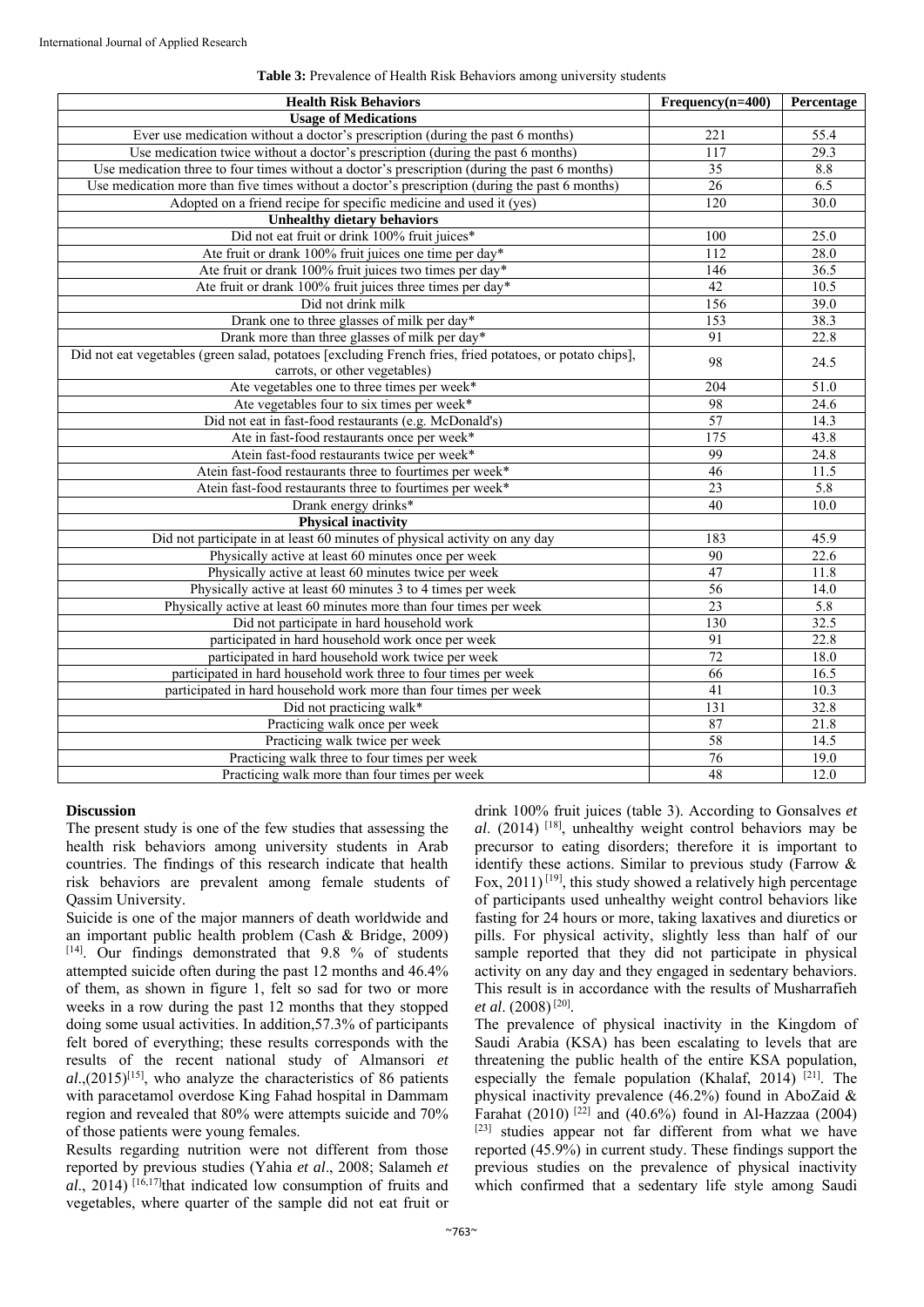population is on the rise (Al-Hazzaa *et al*., 2011; El-Gilany & El-Masry, 2011)<sup>[24,25]</sup>.

This study has limitations that must be acknowledged. First, self-reported survey data were used, which is subject to respondent bias. Second, only female students were enrolled and therefore the results not representative for male students. In addition, the health risk behaviors in the present study were restricted to those related to unhealthy dietary behaviors, weight control, usage of medications and physical inactivity. Other health risk behaviors as alcohol drinking, tobacco use, carrying weapon and sexual behaviors were excluded due to culture sensitivity in Kingdom of Saudi Arabia. Thus the assessment of health risk behaviors has been underestimated in our study. Future research should focus on gaining a better understanding of factors that contributing to risk behaviors and its prevention as well as researches that assess all health risk behaviors without restrictions.

#### **Acknowledgements**

The authors gratefully acknowledge the financial support of Qassim University. In addition, the authors are grateful for generous support and guidance from Dr. Esam for his support regarding the statistical consultations. Deep thanks for all undergraduate female students who so willingly participated in this study.

### **Ethical considerations**

The objective and procedure of the study were submitted to the research Center of College of Nursing, Qassim University. It was made clear that the study would be anonymous, that the consent of the students would be sought to participate, and that non-participation would not be penalized. Ethical approval was subsequently granted.

# **References**

- 1. Fox HB, McManus A, Arnold KN. Significant Multiple Risk Behaviors among U.S. High School Students. March fact sheet No. 10. The National Alliance to Advance Adolescent Health, 2010.
- 2. Albuhairan F, Tamim H, Al Dubayee M, AlDhukair S, Al Shehri S, Tamimi W *et al.* Time for an Adolescent Health Surveillance System in Saudi Arabia: Findings From Jeeluna Journal of Adolescent Health*.*  2015:57:263-269.
- 3. Steptoe A, Wardle J. Health-related behavior: prevalence and links with disease. In A. Kaptein, & J. Weinmen (Eds.), Health Psychology. BPS: Blackwell, 2004.
- 4. Brener ND, Kann L, Shanklin S, Kinchen S, Eaton DK, Hawkins J *et al.* Methodology of the Youth Risk Behavior Surveillance System Morbidity and Mortality Weekly Report, 2013, 62(No RR-1).
- 5. Centers for Disease Control and Prevention Adolescent and school health-overview. CDCP Web site, 2013a. http://www.cdc.gov/healthyyouth/index. htm. Published December 2, Accessed February, 2014, 1.
- 6. Centers for Disease Control and Prevention Chronic disease overview. CDCP Web site, 2013b. http://www.cdc.gov/chronicdisease/overview/index. htm. Updated May 9, Accessed March 21, 2014.
- 7. Albuhairan F, Areemit R, Harrison A. Adolescent psychosocial development and evaluation: Global perspectives. In: Özdemir Ö, ed. Complementary

Pediatrics, 2012. ISBN 978-953-51-0155-0. Available at: http://cdn.intechopen.com/pdfs-wm/30833.pdf.

- 8. Al-Nabulssy B, Al-Sawaf A, Al-Bar A, Yousef M, Aqeil A, Alawami H *et al.* Health risk behaviours among youth in Kuwait, Oman, Saudi Arabia and Sudan. 6th GCC Medical Students Conference. Faculty of Medicine & Health Sciences United Arab Emirates University, 2009.
- 9. US Census Bureau, International programs. International data base, 2014.Available at: http://www.census.gov/population/international/data/idb /region.php?N=%20Results%20&T=10&A=separate&R T=0&Y=2014&R=1&C=SA. Accessed April 11, 2014.
- 10. Eaton DK, Kann L, Kinchen S, Shanklin S, Flint KH, Hawkins J *et al.* Youth risk behavior surveillance-United States 2011. Mortality and Morbidity weekly report. 2012; 8, 61(4):1-162.
- 11. Eaton DK, Kann L, Kinchen S, Ross J, Hawkins J, Harris WA et al. Youth risk behavior surveillance, United States, Atlanta, GA: Centers for Disease Control and Prevention. 2006; 55:1-107.
- 12. World Health Organization Diet, 2013a. Available at http://www.who.int/topics/diet/en/ Accessed on 15.2.2013.
- 13. World Health Organization Adolescent health, 2013b. Available at http://www.who.int/ topics/ adolescent health/en**.** Accessed on 12.2.2014.
- 14. Cash SJ, Bridge JA. Epidemiology of youth suicide and suicidal behavior Curr OpinPediatr 2009; 21:613-619.
- 15. Almansori MA, Alhammadi HI, Almulhim FA. Paracetamol overdose: Analysis of a sample from a tertiary hospital in Eastern Saudi Arabia. Saudi Journal of Medicine and Medical Sciences. 2015; 3(3):209-212.
- 16. Yahia N, Achkar A, Abdallah A, Rizk S. Eating habits and obesity among Lebanese university students. Nutrition Journal. 2008; 7:32.
- 17. Salameh P, Jomaa L, Issa C, Farhat G, Zeghondi H, Gerges N *et al.* Assessment of health risk behaviours among university students: a cross-sectional study in Lebanon, International Journalof Adolescence and Youth. 2014; 19(2):203-216. DOI:10.1080/02673843.2012.733313.
- 18. Gonsalves D, Hawk H, Goodenow C. Unhealthy weight control behaviors risk factors in Massachusetts Middle and high school students. Maternal and Child Health Journal. 2014; 18:1803-1813.
- 19. Farrow CV, FoxCL. Gender differences in the relationships between bullying at school and unhealthy eating and shape-related attitudes and behaviors. British Journal of Educational Psychology. 2011; 81(3):409- 420.
- 20. Musharrafieh U, Tamim HM, Rahi AC. Determinants of university students' physical exercise: a study from Lebanon. International Journal of Public Health.2008; 53(4):208-213.
- 21. KhalafA. Nutrition, weight status and physical activity in Saudi Arabia: with special focus on women. Doctoral thesis, Karolinska Institute, 2014.
- 22. AboZaid HA, Farahat FM. Physical activity profile among patients attending family medicine clinics in western Saudi Arabia. Saudi Medical Journal. 2010; 31(4):428-433.